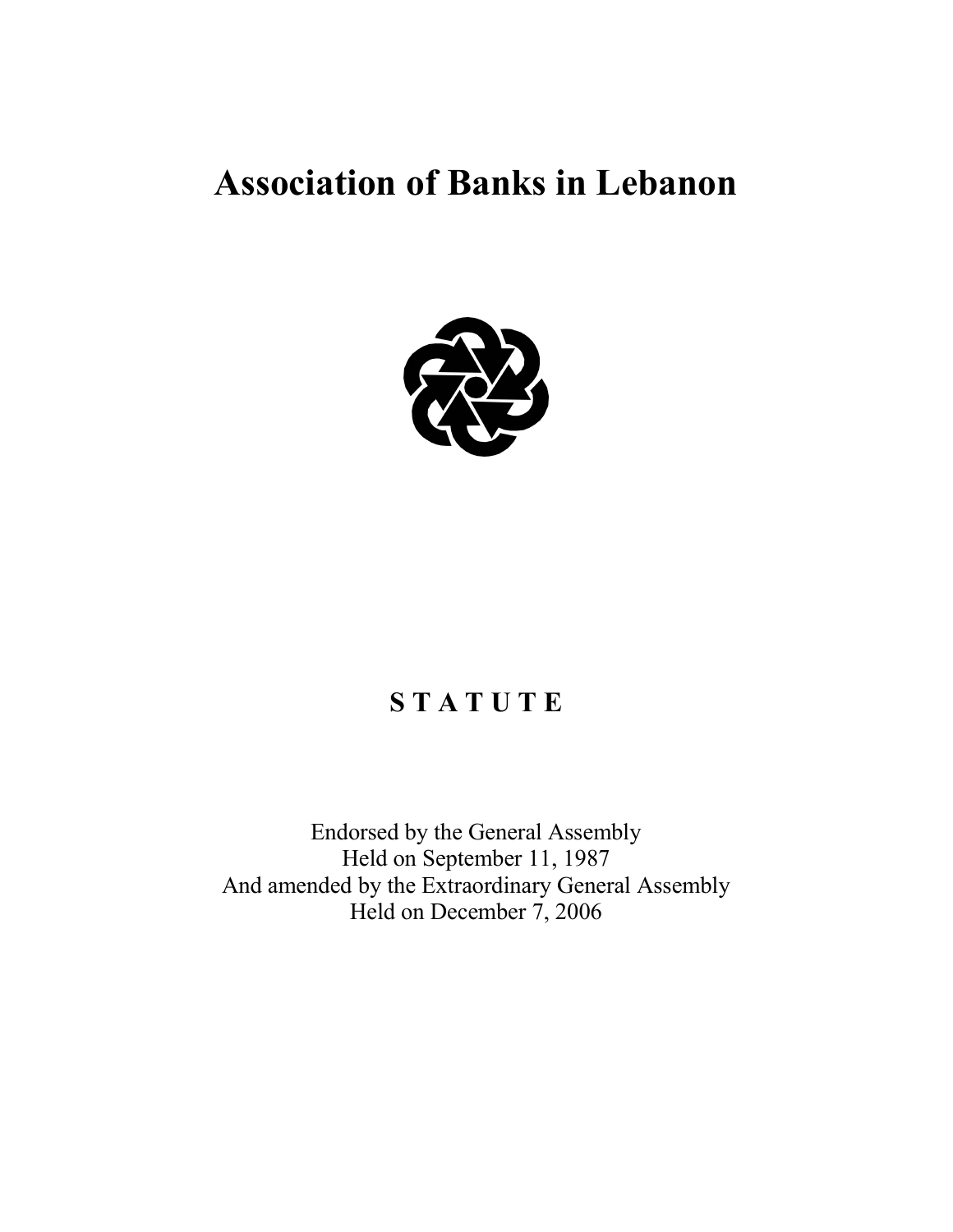## **S T A T U T E of the ASSOCIATION OF BANKS IN LEBANON**

Endorsed by the General Assembly Held on September 11, 1987 And amended by the Extraordinary General Assembly held on December 7, 2006

## **Chapter I**

## **CREATION - DESIGNATION**

**Article 1 -** A professional association designated « Association of Banks in Lebanon » is founded in Lebanon by the banks defined in articles 6, 7 and 8 of the present Statute. It will be hereinafter referred to as "the Association".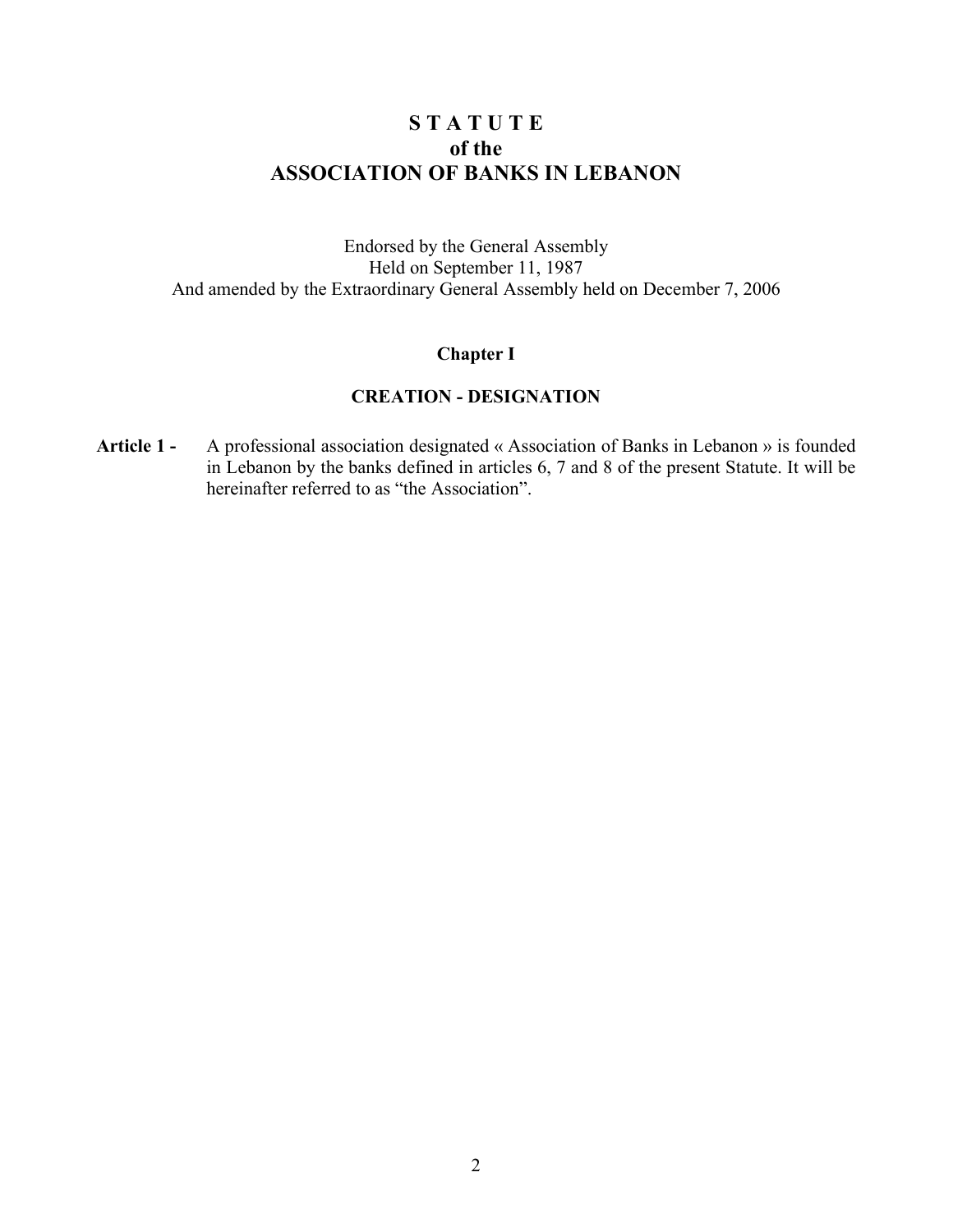## **Chapter II**

## **OBJECTIVES OF THE ASSOCIATION**

## **Article 2 - The Association aims at:**

- ! Strengthening collaboration and relations between members and ensuring that common rights and interests related to the professional matters are being preserved.
- ! Coordinating members' activities, maintaining the understanding among them, and upgrading the profession's practices.
- ! Representing the profession, promoting it, developing it, and contributing to the collective defense of its interests.
- ! Initiating the development and reform of the regulations, and harmonizing the provisions governing or affecting the profession and banking activity.
- ! Voicing its opinion concerning projects, laws and regulations related to the financing or banking legislations.
- ! Initiating the reinforcement of collaboration ties between Lebanon's banks and banks in other countries, especially Arab countries, and collaborating with them in all matters useful to the achievement of the Association's objectives.
- ! Taking action to establish an agreement with banks' employees in Lebanon, in order to preserve the common and general interests.
- ! Developing human resources and higher education in banking.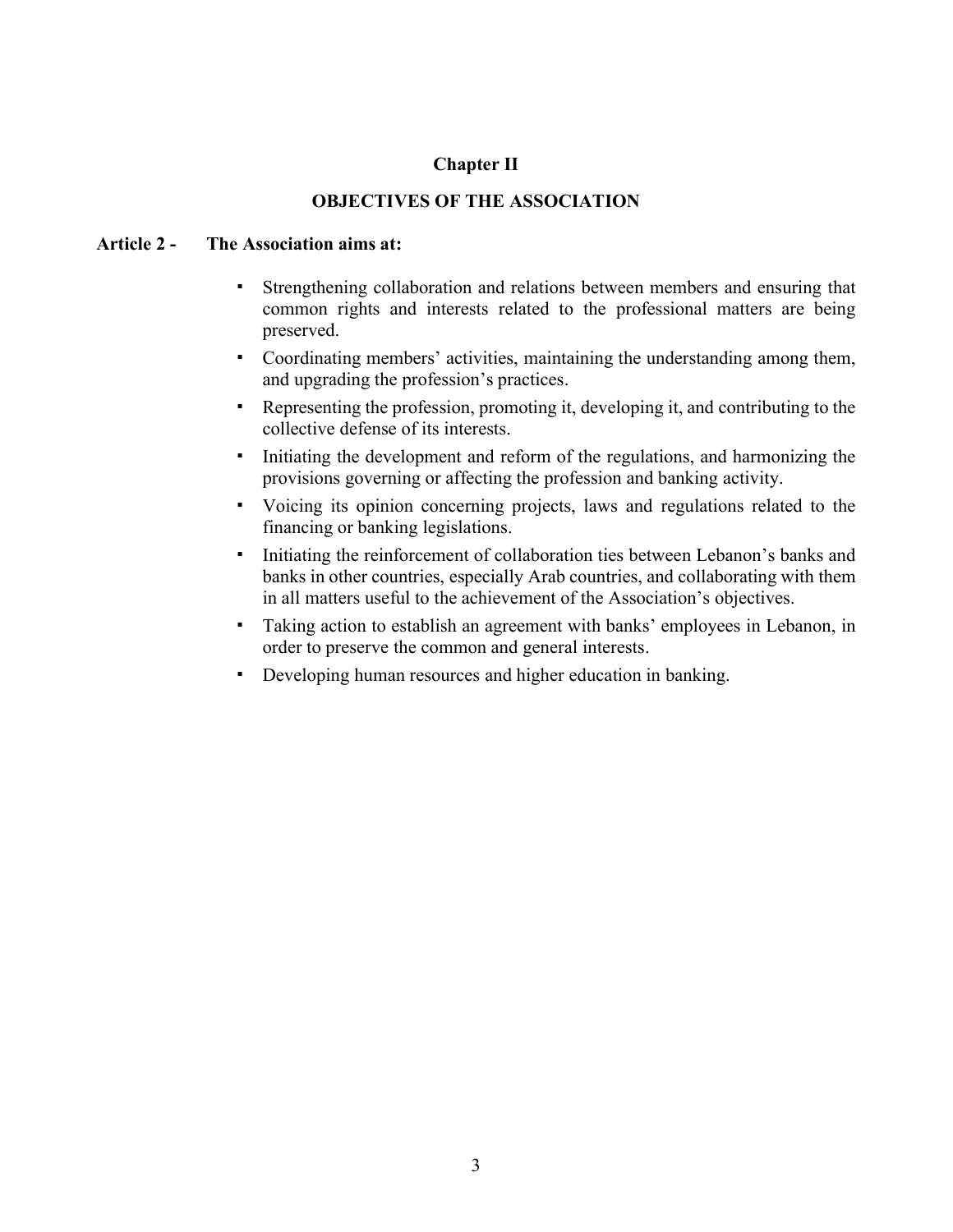## **Article 3 - Means of Action:**

The Association shall take all measures that can guarantee the achievement of its goals. These measures include, but are not limited to, the following:

- ! The Association shall exert efforts to unify the terms and conditions governing the banking operations, and to establish agreements to that end and control their implementations.
- ! The Association shall gather all necessary documents and statistics for the research and studies and will share them with all members, as well as for presentations, information, and banking and economic publications it deems useful for its members.
- ! The Association shall exert efforts to maintain the understanding among its members and address disagreements that may arise between them, by resorting to peaceful means. If necessary, the Board of Directors is authorized to create an office of mediation and arbitration, to develop its terms, and submit it to the General Assembly for approval.
- ! The Association shall intervene with public authorities and economic bodies in order to protect the interests of the profession, and will seek to strengthen its collaboration with the Central Bank (Banque du Liban) for the common good.
- ! The Association shall take legal actions or intervene in ongoing court actions in order to protect the interests of the profession.
- The Association shall organize banking study centers and courses for bank employees and Board members, with the aim of expanding their knowledge and improving their performances.
- ! The Association shall organize reception events and familiarization trips that will allow members of bank boards to better know each other, which will contribute to the improvement of the quality of their collaboration and understanding.
- ! The Association shall rent or buy a headquarter for the meetings of its members, the conferences and reception events.
- ! The Association shall form permanent or temporary small committees that will be commissioned to conduct studies or special missions.
- In general, the Association shall be able to carry out all actions falling within the scope of its objective or related to it.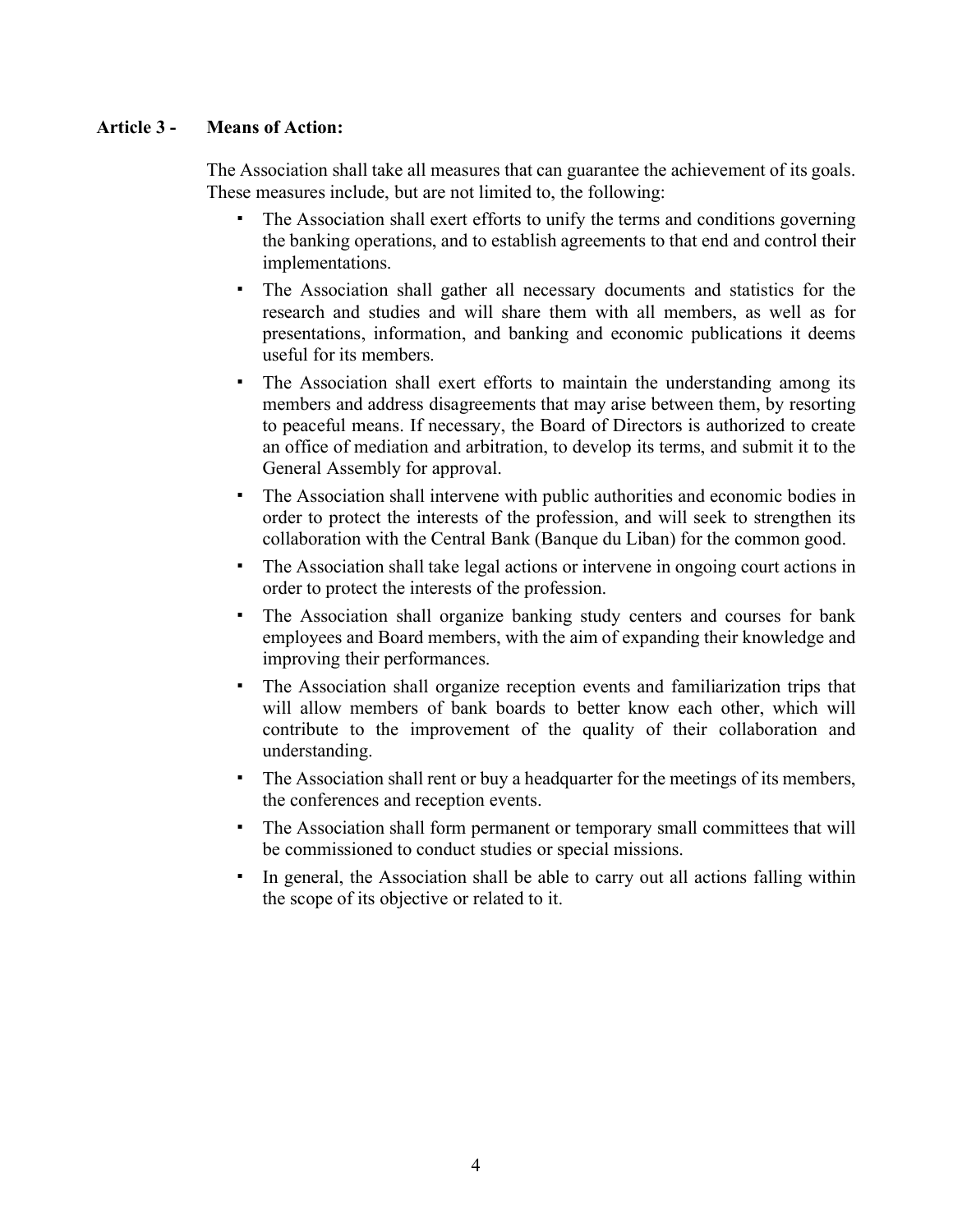## **Chapter III**

## **HEADQUARTER - DURATION**

#### **Article 4 - Headquarter.**

The headquarter of the Association is in Beirut and the place shall be chosen by the Board.

#### **Article 5 - Duration.**

The Association has an unlimited duration. Each of its members can withdraw at will, without having the right to require the dissolution of the Association.

## **Chapter IV**

## **THE COMPOSITION OF THE ASSOCIATION**

## **Article 6 - Active Members and Associate Members.**

The Association shall include active members and associate members.

#### **Article 7 - Active Members, Definition, Membership application, Retirement, Exclusion.**

- 1. Membership of the Association shall be open to any bank listed on the official list of banks in Lebanon published by the Central Bank, on the condition that it submits a written demand.
- 2. Any active member can withdraw from the Association and acknowledge it by writing. In that case, the fees of the same year as the withdrawal shall be due.
- 3. Any active member removed from the list of banks is ipso jure excluded from the Association.
- 4. Upon the Board's proposal, the General Assembly can decide, by a secret ballot and by absolute majority of the active members, the exclusion of any active member, for an important reason the General Assembly alone has the power to evaluate it.
- 5. Any active member that has not pay its annual fees one year after their due date and after receiving a written reminder, will ipso jure lose membership.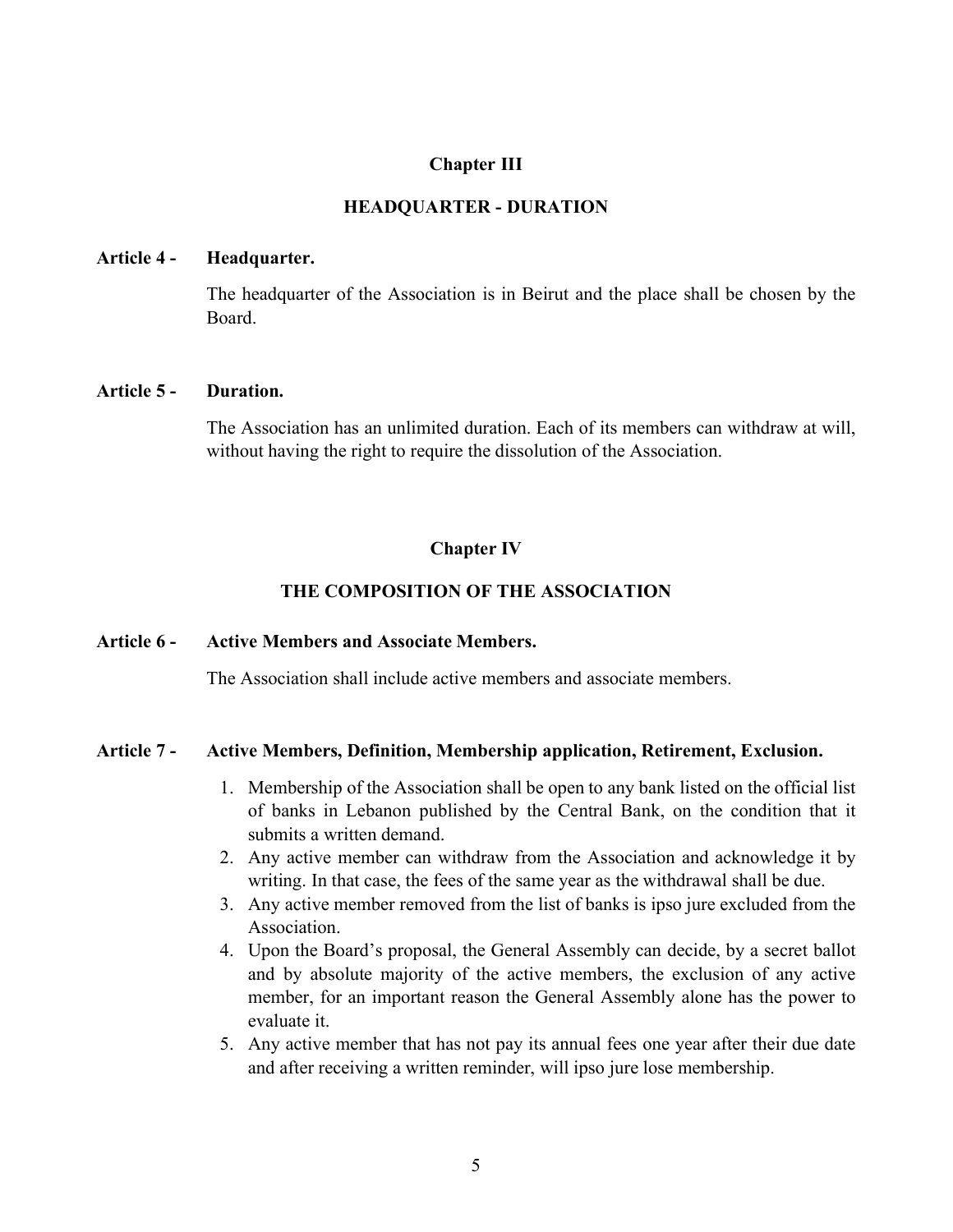## **Article 8 - Associate members – Membership application – Rights and Obligations – Loss of membership.**

- 1. Membership of the Association shall be open to any foreign bank having a representative office in Lebanon authorized as per applicable laws.
- 2. In order to become an associate member, the abovementioned bank shall submit a written request. The Board of the Association shall rule on its admission.
- 3. Associate members shall have the same rights and obligations as active members, except the right to vote in General Assemblies and the right to be Board members.
- 4. Any associate member can withdraw from the Association under the same conditions mentioned in Article 7, paragraph 4 of the present Statute.
- 5. Any associate member can be excluded from the Association according to the provisions mentioned in Article 7, paragraph 4 of the present Statute.

## **Article 9 - Adherence to the Statute.**

Being an active or associate member directly implies the commitment to comply with this Statute.

## **Chapter V**

## **THE BOARD OF THE ASSOCIATION THE CHAIRMAN AND VICE-CHAIRMAN THE SECRETARY OF THE BOARD AND THE TREASURER**

## **Article 10 - Number of Board Members.**

The Association is managed by a Board of twelve members.

## **Article 11 - Appointment by the General Assembly.**

Board members are elected by the General Assembly by secret ballot and relative majority. In the event of a tied vote, the oldest established bank in Lebanon is chosen, as provided in Article 12 of the present Statute.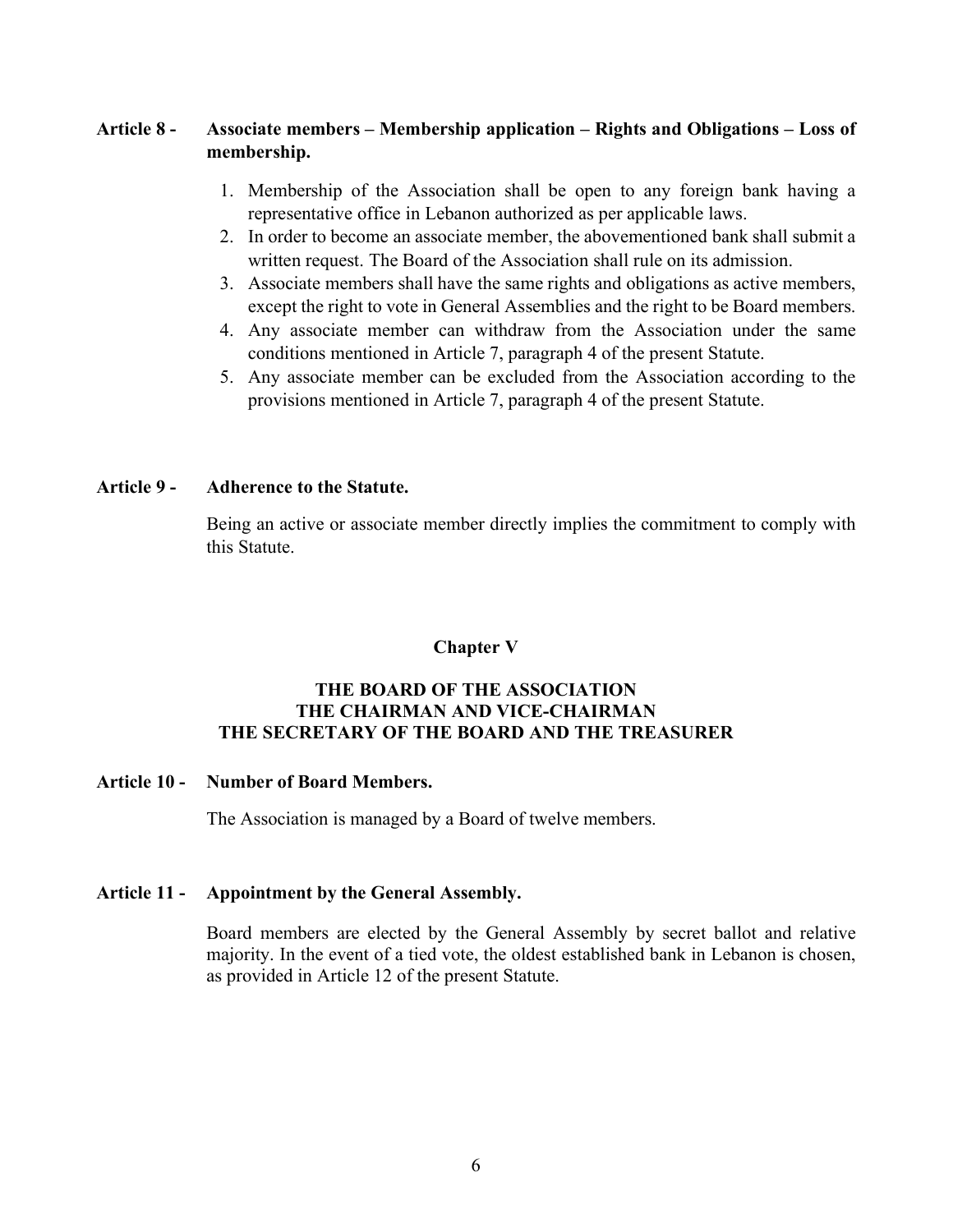## **Article 12 - Composition of the Board.**

- ! Board members are elected from among active members running for elections.
- " Active members who wish to run for the Board elections as candidates shall submit their candidacy to the General Secretariat no later than six days before the date fixed for the annual General Assembly.
- ! No less than eight banks being Joint-Stock Companies (Société Anonyme Libanaise – S.A.L) shall be represented on the Board.
- ! For the implementation of the provisions of the present article, the term "société anonyme libanaise" refers to a company established in Lebanon according to Article 78 of Lebanon Code of Commerce.
- ! In all cases, the Board shall include no less than eight representatives having Lebanese nationalities.

## **Article 13 - Term of Office of Board Members.**

The term of office of Board members is of two renewable years. The term year refers to the time between two annual General Assemblies.

## **Article 14 - Termination of Board membership.**

If any Board member or their alternate lose membership during their term of office, they shall ipso jure lose their Board membership.

## **Article 15 - Vacancies.**

- 1. If one vacancy or more occurs in the Board during the time between two General Assemblies, a General Assembly shall be convened to elect a member or more for the vacant posts. The General Assembly shall be invited within three months of the vacancy.
- 2. If the vacancy occurs during the last six months of the Board's mandate and no quorum was constituted or no violation of Article 12 of the present Statute occurred, the Board has the right to resume its activity without proceeding to a partial election.
- 3. In the cases prescribed in the present article, the term of office of the new Board member or members will be that of the member or members they will replace.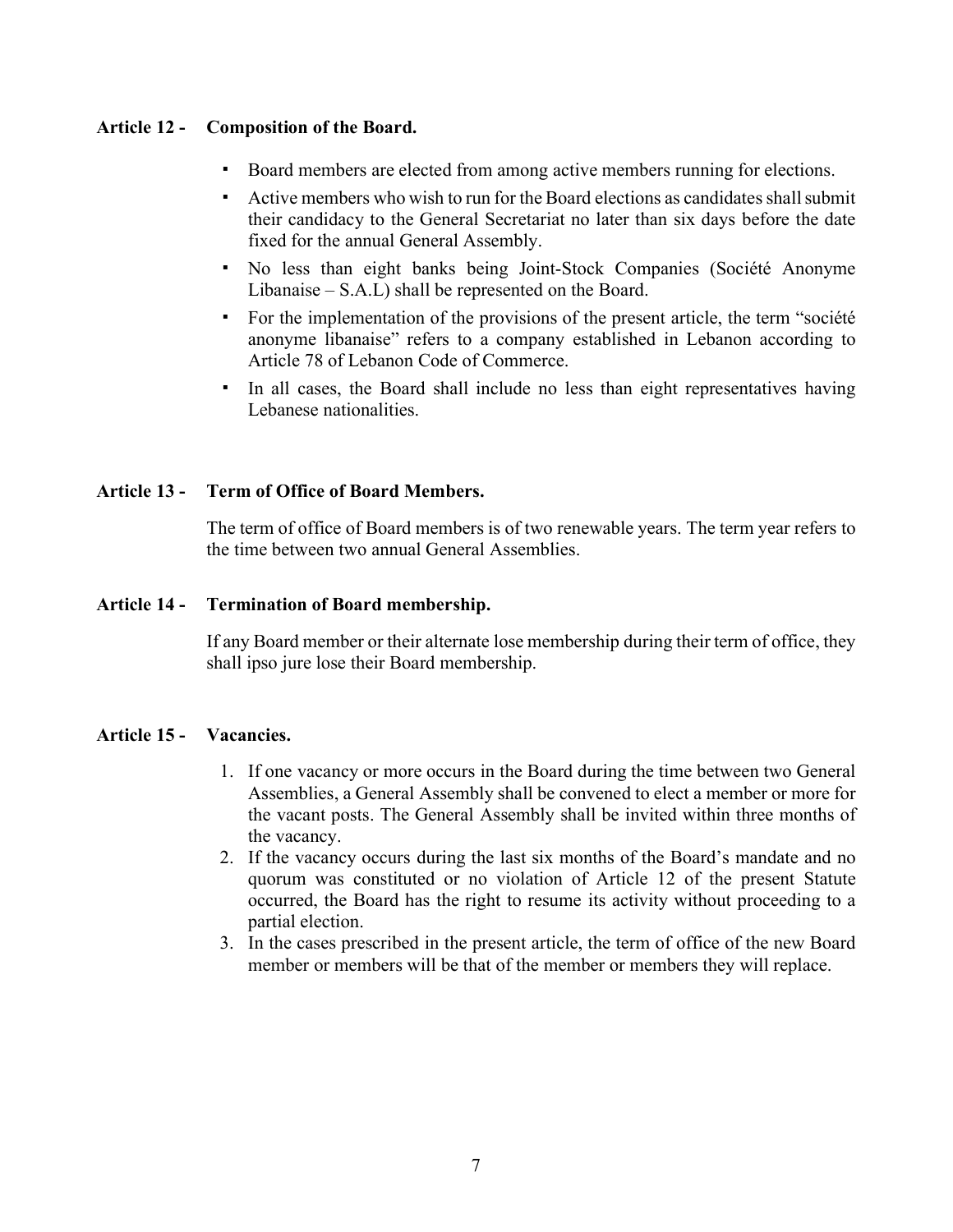## **Article 16 - Representation of Board Members.**

- 1. Joint-Stock companies shall be represented on the Board through their Chairman, Vice-Chairman or General Manager.
- 2. Foreign banks branches shall be represented though one of their two highest officials in Lebanon.
- 3. Each of the member banks represented on the Board has the right to, in writing, appoint an alternate to replace their representative in name, in order to represent them in the Board meetings in case of absence, resignation or loss of membership. The alternate representative shall be one of the bank's managers. The concerned bank can replace them at any moment or when changing its status.

## **Article 17 - Quorum and Majority.**

- ! The presence of at least seven members shall be necessary for the validity of the Board's deliberations.
- ! No Board member shall represent another member.
- ! The Board's decisions shall be adopted by the majority of the attending members' votes, on the condition, however, that these are never less than six. In the event of a tie, the Chairman shall have the casting vote.

## **Article 18 - Minutes of Meetings – Deliberations Register .**

Minutes of every meeting shall be prepared, recorded in a special register and signed by the Chairman or, if applicable, the Vice-Chairman, and by the Board's Secretary, after reading and approval by the Board.

Every Board member has the right to consult the minutes in the Association's headquarter, after submitting their request to the General Secretariat.

#### **Article 19 - Secret Ballot.**

The Secret ballot shall be mandatory for all personal matters or upon the proposal of at least two Board members.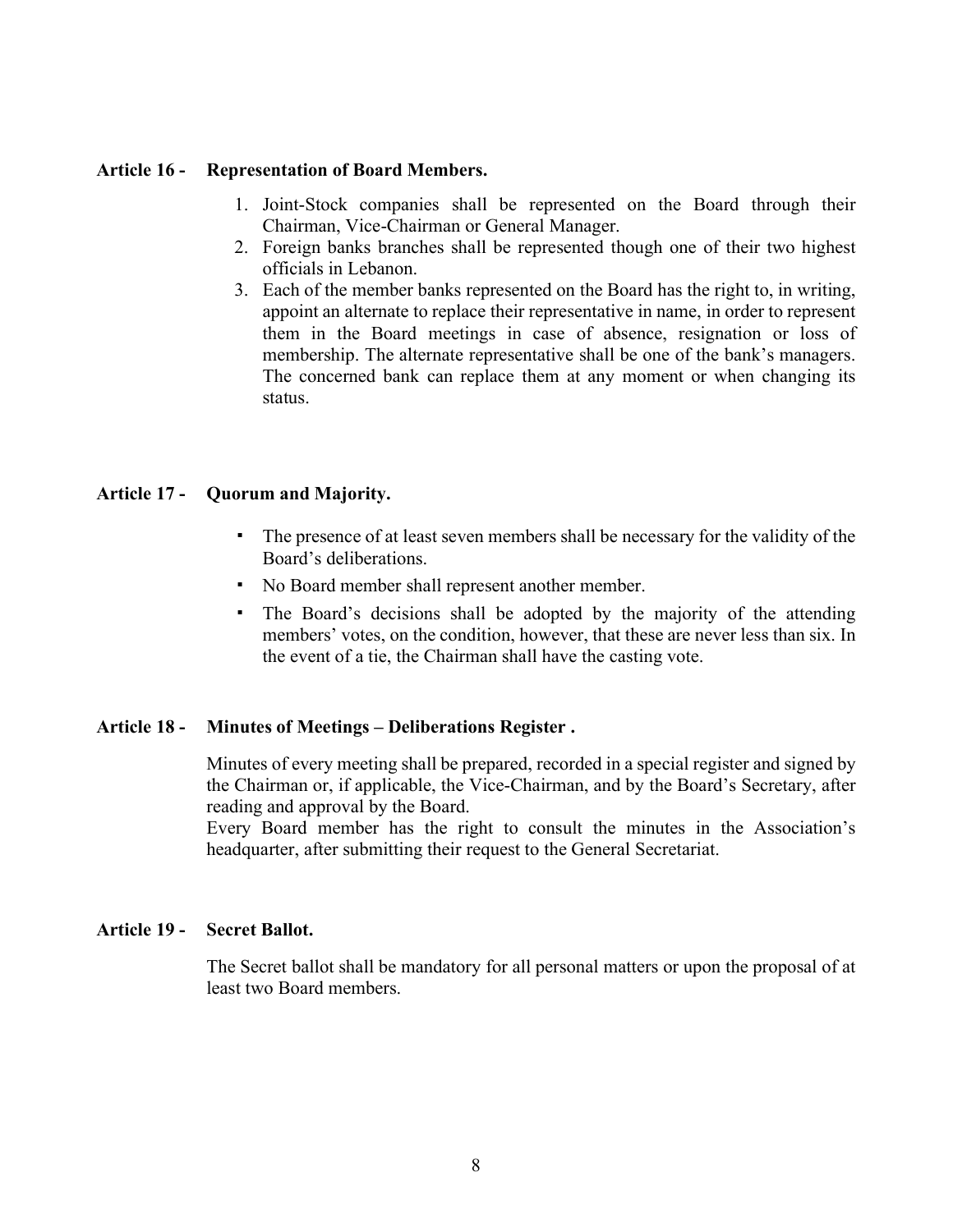## **Article 20 - Personal Status of the Chairman, the Vice-chairman, the Secretary and the Treasurer.**

- ! Once the Board is elected by the General Assembly, it shall meet to elect its Chairman, Vice-chairman, Secretary and Treasurer. These persons are elected in their personal status on the condition that they represent on the Board a bank they belong to.
- ! Each person's term of office is the same as that of the bank they represent on the Board.

## **Article 21 - Elections of the Chairman and their Term of office.**

The Chairman of the Board shall be a Lebanese national and the Chairman or Vicechairman of an operating bank S.A.L., as stipulated in article 12 of the present Statute. They shall have the title of « Chairman of the Association of Banks in Lebanon". The Chairman's term of office shall be the same as the term of office of the Board that elected them. The election of the Chairman can be renewed for a second consecutive term of office only once.

## **Article 22 - Election of the Vice-chairman**

The Vice-chairman shall replace the Chairman in case of absence, impediment, or resignation, until a new Chairman is elected. The Vice-chairman shall be a Lebanese national. They shall have the title of « Vice-chairman of the Association of Banks in Lebanon".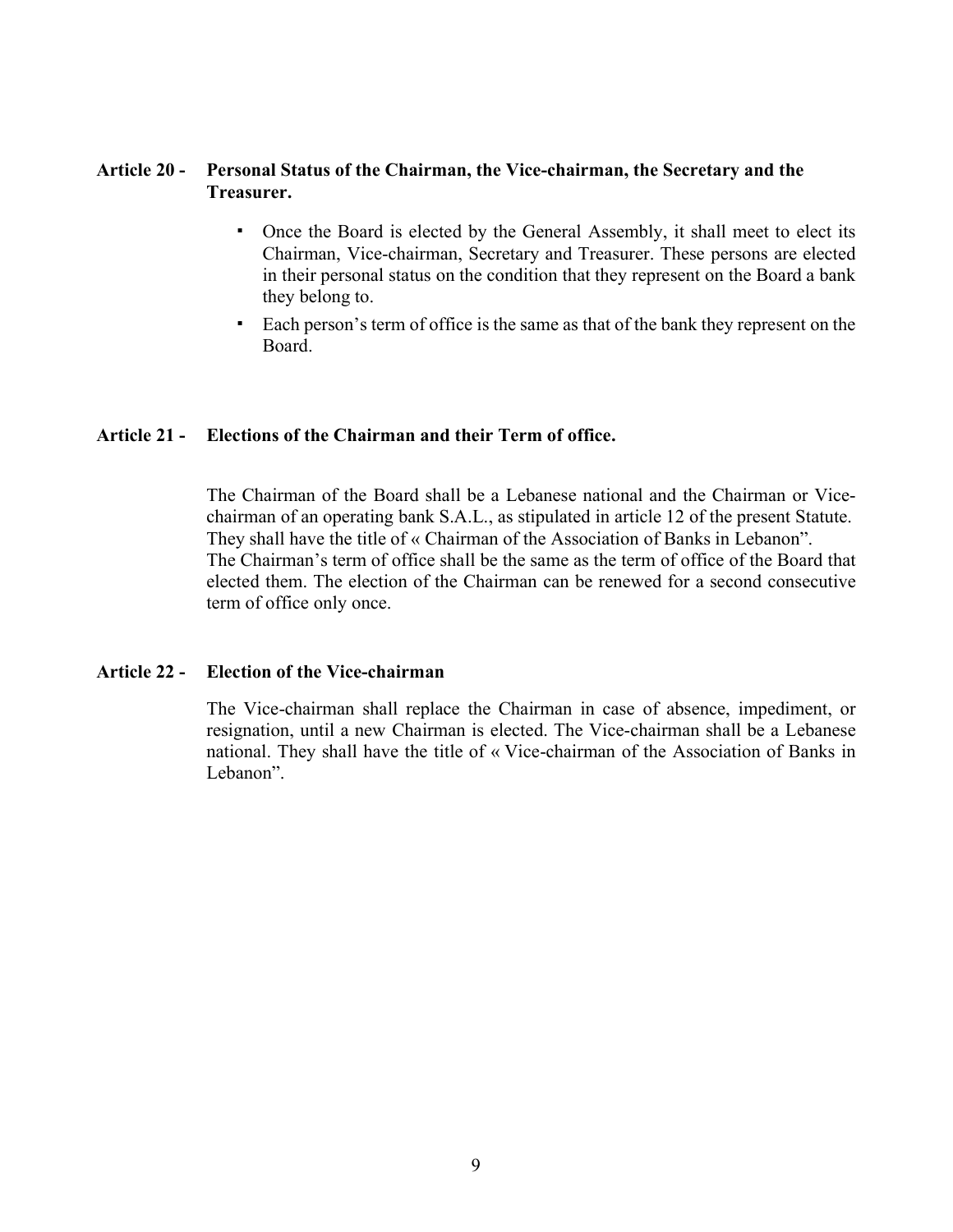## **Article 23 - Procedure within the Board.**

The Board shall establish the procedures of its own functioning for all matters not provided in the present Statute.

## **Article 24 - Convening the Board – Agenda**

The Board is convened by the Chairman, or in case of absence or impediment, by the Vice-chairman. The Board can also be convened by three of its members together. The convocation is submitted in letters, telegrams, or telex that include the agenda. The convocation and the agenda shall be sent at least three days before the meeting. This deadline can be shortened in case of emergency. The member convening the meeting shall set the Agenda.

## **Article 25 - Board's meetings.**

- ! The Board shall meet whenever the interest of the Association requires it. However, the number of these meetings shall not be less than ten per each year of term of office.
- ! Meetings shall be held in the Association's headquarter. The Board has the right to meet in any other location if found suitable.

## **Article 26 - The Board of Directors – Authority.**

The Board of Directors is the supreme executive power of the Association. It has the broadest authority aiming at achieving the objective and purpose of the Association, subject to the authority of the General Assembly. The Board's functions shall include, but are not limited to, the following: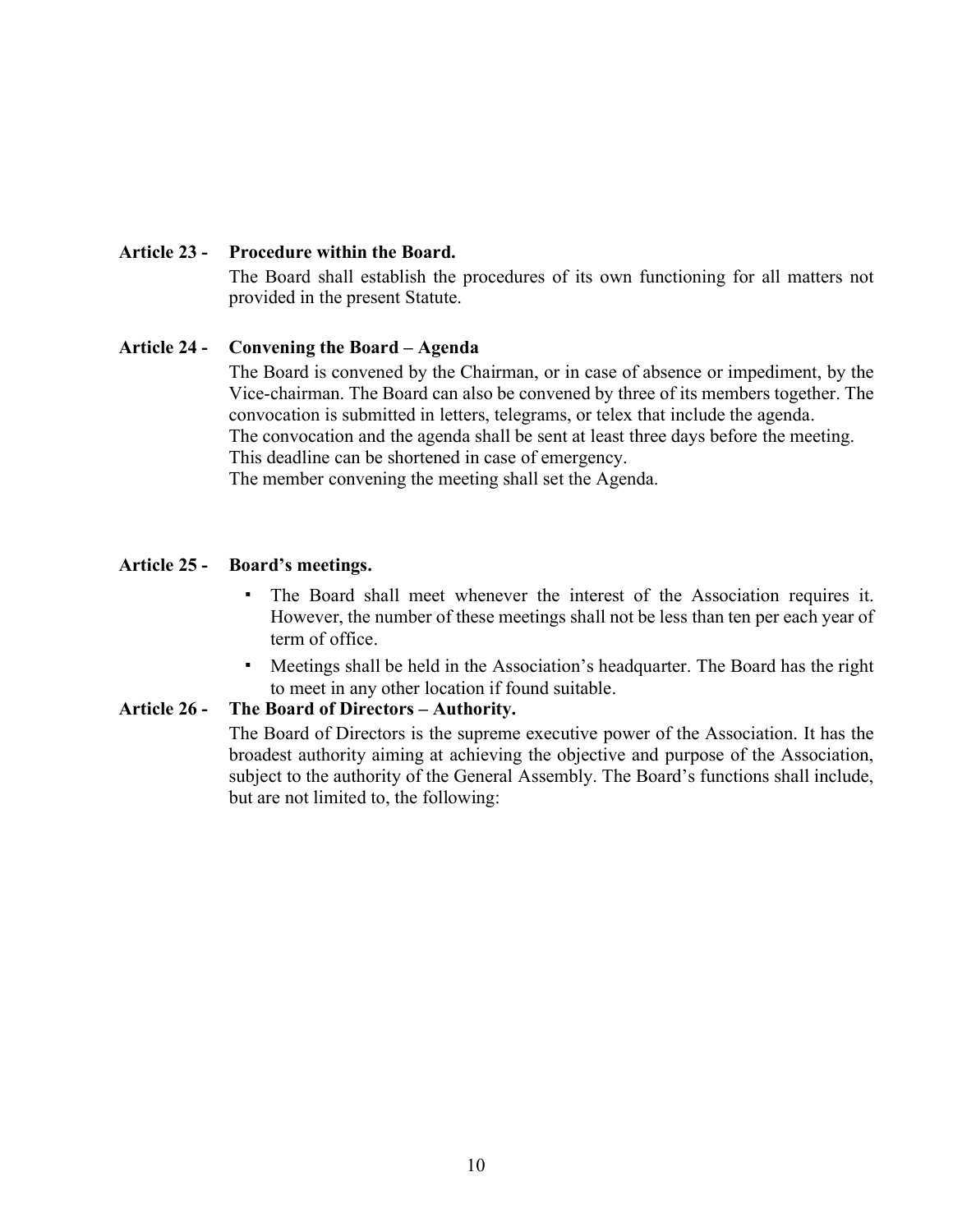- It shall convene the General Assembly and implement its resolutions.
- It shall define the policy needed to achieve the goals of the Association.
- It shall establish internal and administrative terms and make the decisions needed for the functioning of the Board and other Bodies of the Association not covered in the present Statute.
- It shall submit the recommendations and suggestions to the official authorities concerned in financial and banking matters.
- It shall designate the Secretary General of the Association according to the conditions of their designation defined in Article 28 of the present Statute.
- It shall designate, upon the proposal of the Secretary General, the staff belonging to the General Secretariat, specify the conditions of their designation, and delegate to them all authorities that it deems fit and are not covered in the present Statute.
- It shall audit the financial statements for the financial year and the draft budget of the following year before submitting them to the General Assembly. It shall implement the aforementioned budget following the Assembly's approval.
- It shall approve the annual reports of the Association's activities before submitting them to the General Assembly.
- It shall suggest to the General Assembly the basis on which the fees of banks are set.
- It shall take the decisions in all matters communicated to the Association by its members, the Authorities, Establishments, Organizations and individuals, or due to circumstances, except for the decisions falling under the authority of the General Assembly.
- It shall designate the necessary permanent and temporary committees, establish their terms and specify their missions.
- It shall decide on the membership requests.
- It shall decide on the affiliation with Organizations or International Unions, and on the participation in conferences, conventions and all meetings that could serve the Association's members and their goals.

It shall decide on instituting legal proceedings or taking part in them. It shall also approve the legal actions or requests of intervention submitted by the Chairman in case of need.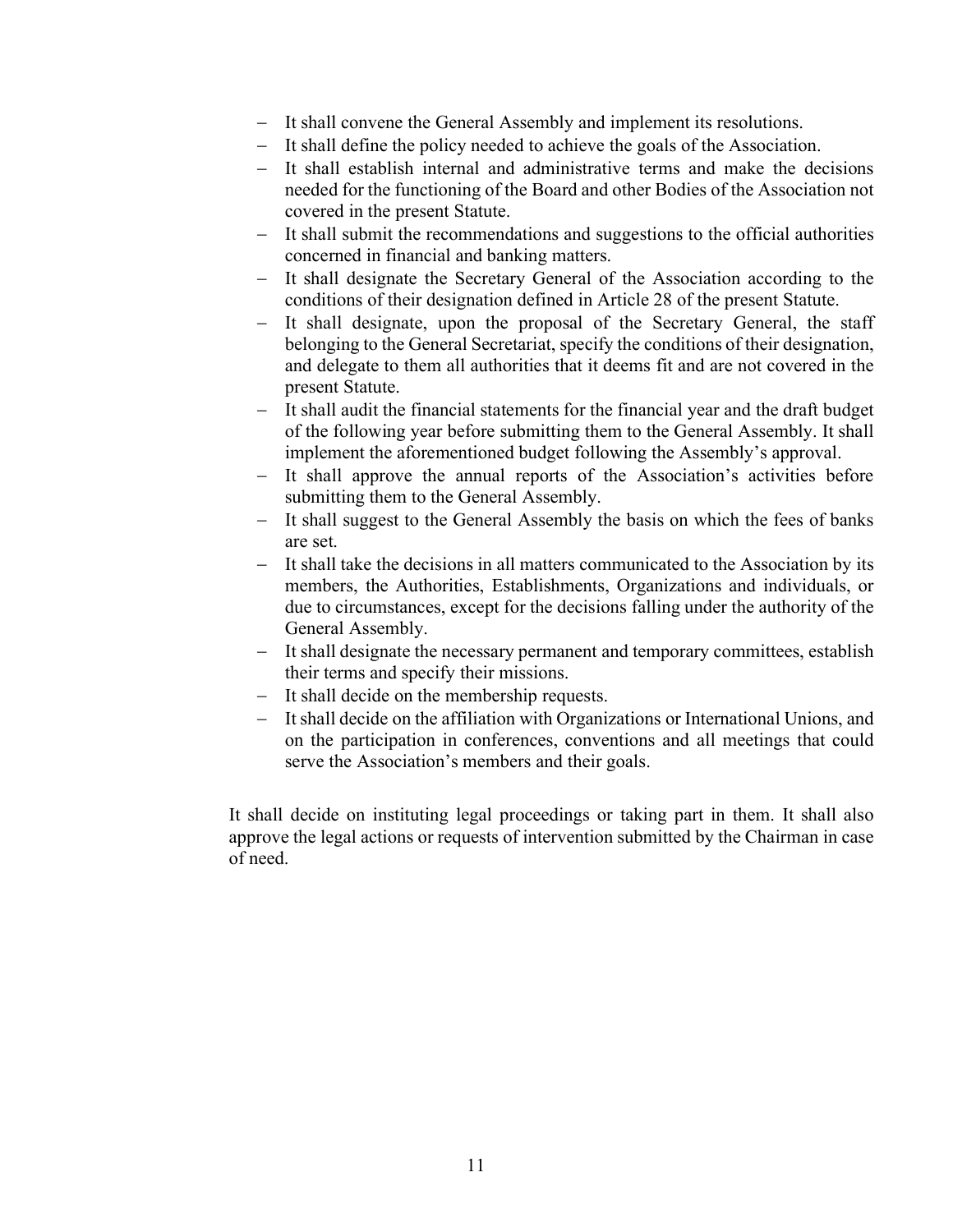## **Article 27 - The Association's Representation before the Court and Third Parties. Authority of the Chairman and Vice-chairman.**

The Chairman shall represent the Association before the Authorities and public administrations, courts and third parties.

The Chairman shall give proxy needed for the representation of the Association before the court.

The Chairman shall head the meetings and General Assemblies and manage the work. The Chairman can, if desired, participate in the meetings of the Committees, Commissions and bodies arising from the Association, and head them.

The Chairman shall identify ways of implementing the resolutions issued by the Association's bodies and can request the collaboration of any member in order to carry out a specific mission.

The Chairman shall transmit to the Board the issues addressed to him and that fall within the authority of the Board.

The Vice-chairman shall replace the Chairman in case of absence, impediment, or resignation until a new Chairman is elected.

## **Article 28 - The General Secretariat.**

- ! The Association's Board shall name the Secretary General of the Association, determine their salary and allocation, and terminate their services.
- ! Notwithstanding Article 12 of the present Statute, the decision designating the Secretary General shall be taken by a majority of eight members minimum.
- ! The designation of the Secretary General shall be submitted to the first convened General Assembly for confirmation. If the General Assembly denies confirmation, the designation shall be null.
- ! The Board's decision to terminate the service of the Secretary General shall not need any confirmation from the General Assembly.
- ! The Secretary General shall hold a university degree and have enough banking expertise. They shall devote themselves entirely to their function.
- ! The Secretary General shall manage the technical and administrative personnel of the Association.
- ! The Secretary General oversees the implementation of the Board's decisions. The Secretary General's functions include, but are not limited to, the following: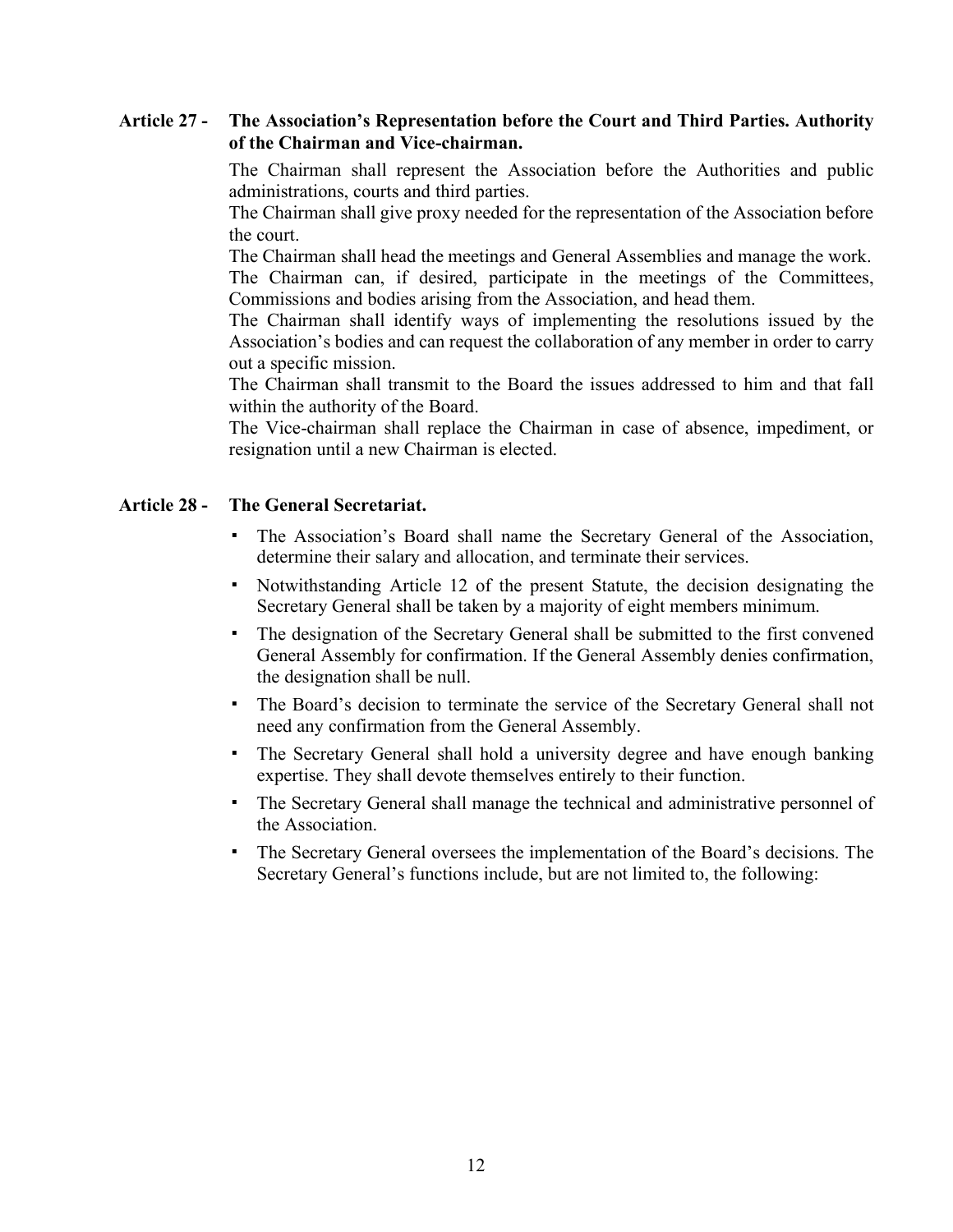- 1. Designate the employees and experts needed for the functioning of the Association within budget limits decided by the General Assembly and according to the framework established by the Board, upon the proposal of the Secretary General.
- 2. Submit periodic reports concerning the activities of the General Secretariat to the Board.
- 3. Prepare the draft annual budget and the financial statements of the financial year.
- 4. Conduct the research and studies relating to the profession and that are assigned by the Board.
- 5. Bring to the Chairman and the Board any concern related to the objective of the Association, review draft regulations submitted to the Association for opinion, and make observations on the decisions and instructions of public administrations and the Central Bank, and submit them to the Chairman of the Board.
- 6. Submit to the Board suggestions concerning the internal, administrative and financial terms and all matters they deem appropriate for the objective of the Association.
- 7. Fulfill in general all technical missions in the interest and development of the profession in Lebanon.
- 8. Participate in the meetings of all permanent or temporary committees designated by the Board, without voting rights.
- 9. Serve as a liaison between Board members to organize the Association's activities, in order to achieve its objective.
- 10. Present their services to all members of the Association in their professional relationship with each other, with the Association, with the Central Bank and all governmental institutions.
- 11. The Secretary General and all personnel of the General Secretariat shall be bound to confidentiality according to bank secrecy. The Secretary General shall be bound to professional secrecy especially vis-a-vis the members of the Association, while dealing with every technical issue raised by one of the members. It shall be up to the Secretary General to evaluate whether an issue falls within authority of the Board.
- 12. The General Secretariat shall ensure the administrative functioning of the Association, the accounting, the preparation of documents, studies, circulars, letters, observations, and convocations of the Board members or various bodies of the Association.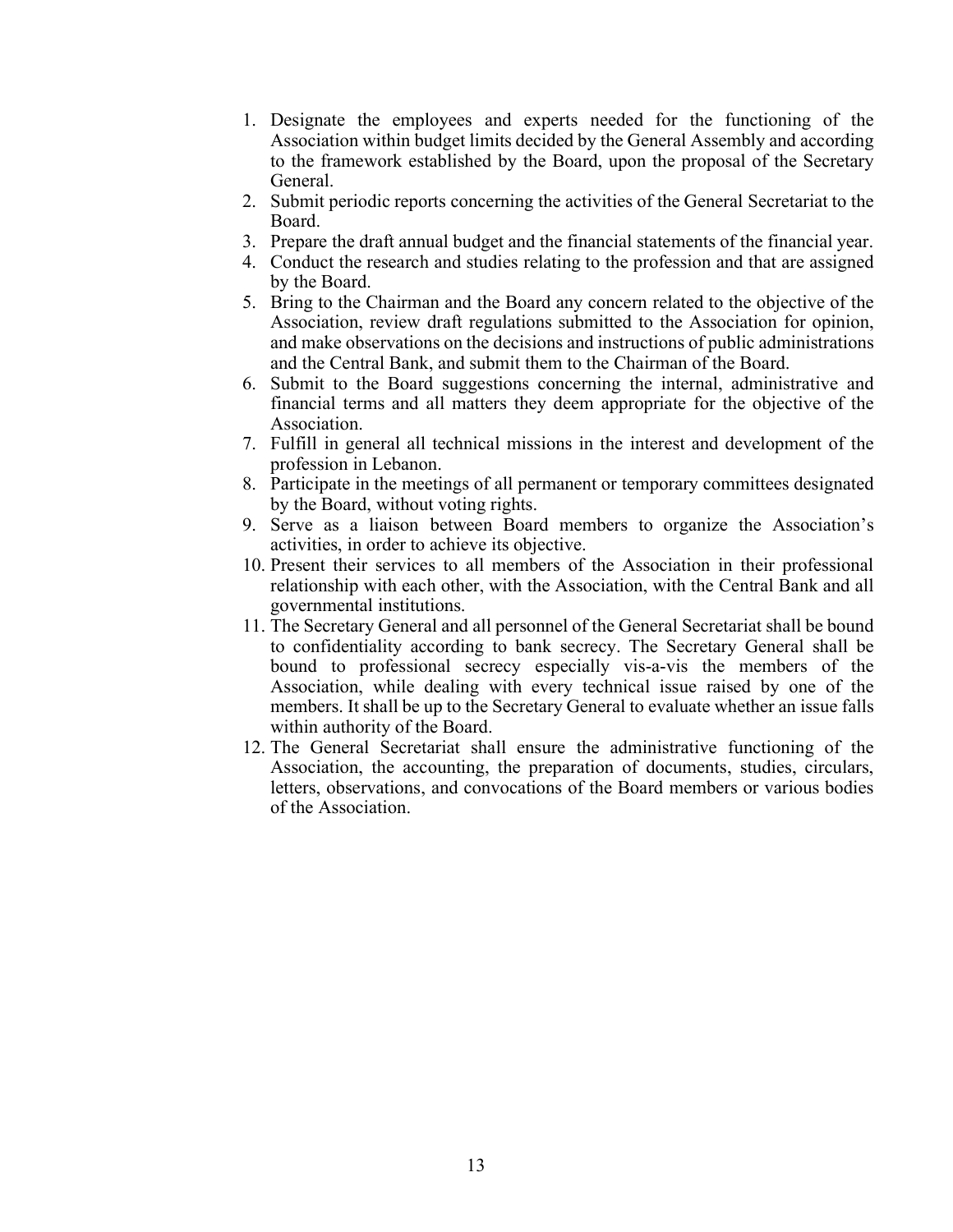## **Chapter VI**

## **GENERAL ASSEMBLIES**

#### **Article 29 - Establishment – Right to Vote.**

The General Assembly shall be consisted of all members of the Association. Only active members shall have the right to vote.

## **Article 30 - Convening the General Assembly – Meeting Place – Deadline – Formula – Emergency Case – Agenda.**

The General Assembly shall be convened by the Board in the Association's headquarter or any other location mentioned in the convocation, in letters sent to members' headquarters. The convocation shall be sent to every member at least ten days before the date of the Assembly.

The Board has the right, if desired, to convene members for a General Assembly by telegram or telex as well.

In case of emergency, the Board has the right to shorten the aforementioned deadline.

The convocation shall include the agenda.

### **Article 31 - Mandatory Convocation and Optional Convocation.**

- 1. The Board shall convene the annual General Assembly provided in Article 32 of the present Statute.
- 2. The Board shall convene the General Assembly as well in the case provided in Article 15, paragraph 1 of the present Statute.
- 3. In addition, the Board can convene the General Assembly whenever the interest of the Association requires it, especially to decide on the matters that imply taking a position affecting the profession as a whole.
- 4. Finally, the Board shall convene the General Assembly whenever twenty percent at least of the active members request it. In that case, the request shall include the agenda of the General Assembly requested to be convened.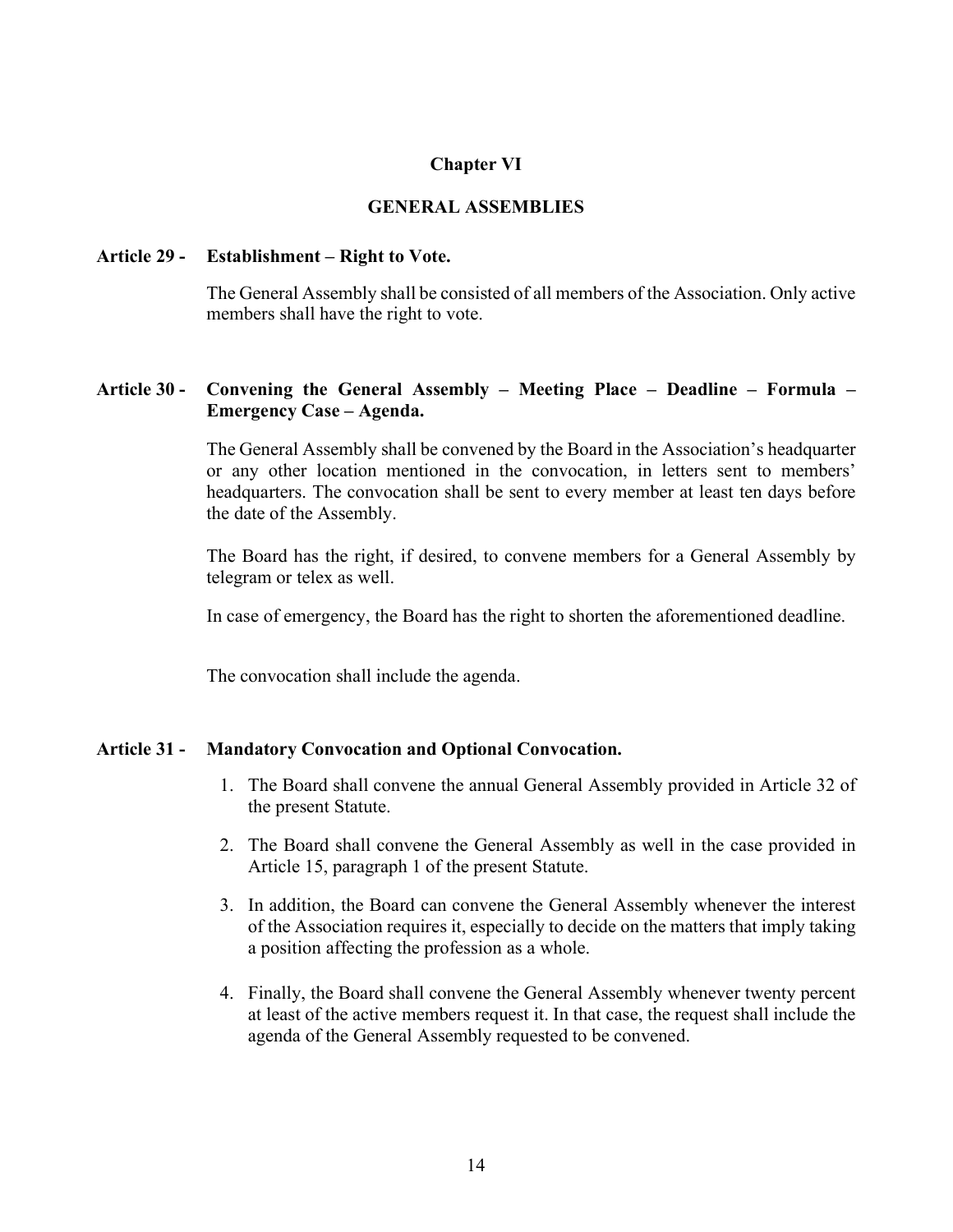## **Article 32 - The Annual Assembly.**

The General Assembly shall at least meet once per year, no later than June 30. It shall be called the Annual General Assembly.

The Annual Assembly shall take all the decisions related to the management of the Association.

It shall elect or re-elect the Board members according to the provisions of Article 12 and 13 of the present Statute.

It shall hear the report of the Board concerning its activities during the past year and the budget implementation for the said year.

It shall decide on the budget established by the Board for the following year and has the right to make any amendment.

## **Article 33 - Other Assemblies.**

The General Assembly shall meet during the time between two Annual Assemblies every time it is convened as provided in Article 31, paragraphs 2, 3 and 4 of the present Statute.

## **Article 34 - Representation of the Active Members in the General Assembly.**

The active members of the Association shall be represented in the General Assembly as follows:

- ! Joint-Stock companies shall be represented by their Chairman, a delegated administrator, a General Manager, or a special delegate of the aforementioned persons, who shall be chosen among the bank personnel, holding a director title, and fully authorized to this end.
- ! Foreign banks shall be represented by their first or second official in Lebanon, or by an ad hoc officer delegated by one of the aforementioned officials, on the condition that this officer is a director and fully authorized to this end.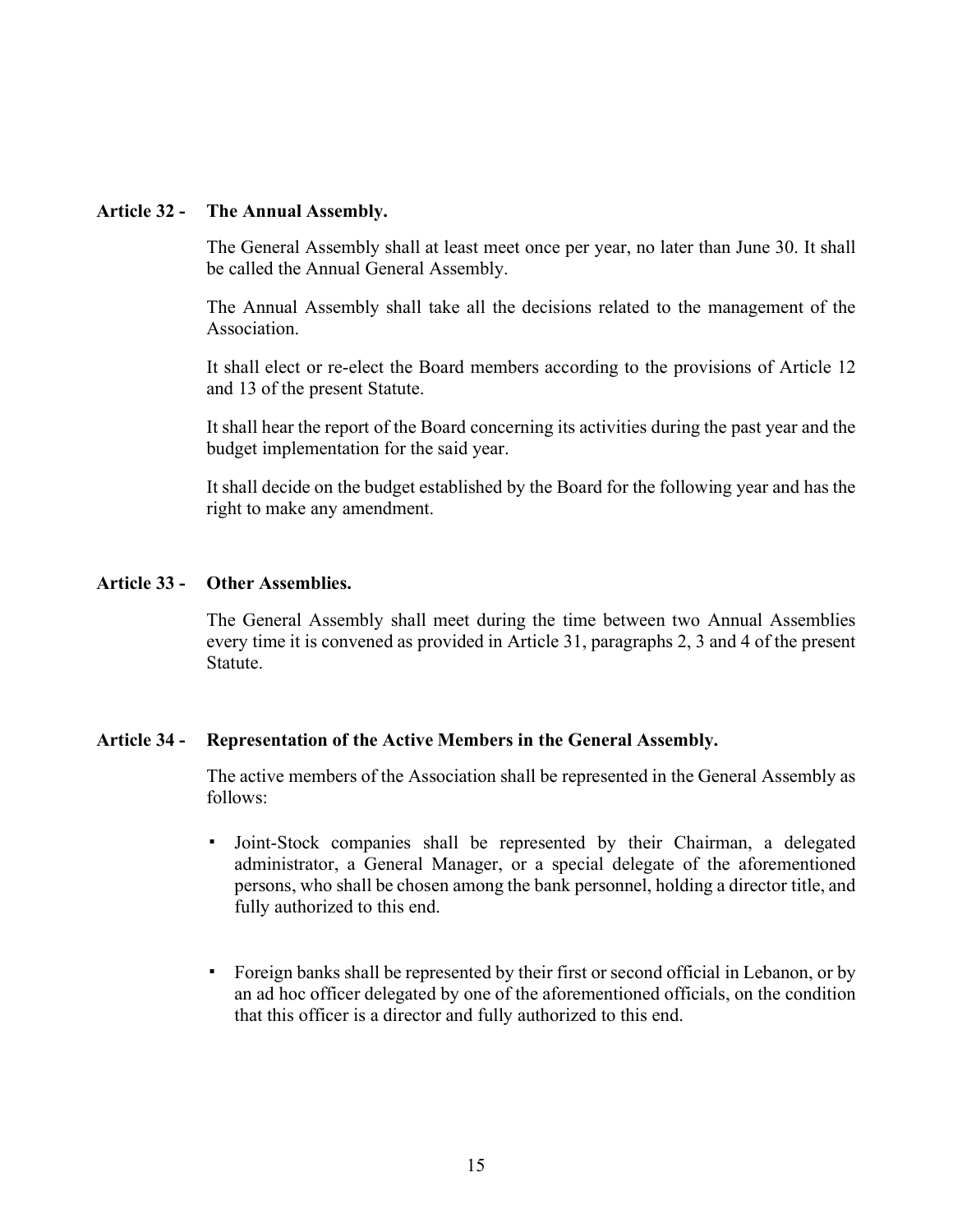! In all cases, the delegation shall be submitted to the General Secretariat at least one day before the General Assembly. The Secretary General shall be in charge of ensuring its authenticity.

## **Articles 35- Representation of Associate Members in the General Assembly**

Associate members shall be represented in the General Assembly by the Director of the Representation Office in Lebanon or their assistant. Delegation of authority shall not be accepted.

## **Articles 36- Prohibition of Delegations among Members of the Association.**

Members of the Association shall not have the right to represent other members in the General Assembly.

## **Articles 37- Attendance Sheet – Bureau of the Assembly.**

An attendance sheet identifying the attending members and their representatives shall be required, as provided in Articles 34 and 35 of the present Statute. The attending sheet shall be signed by the members of the General Assembly and certified by the Bureau formed as follows:

The General Assembly shall be headed by the Chairman of the Association, and by their Vice-chairman in case of absence. In case both are absent for any reason, the General Assembly shall appoint a Chairperson for the meeting among its members.

Minutes of meeting shall be prepared and signed by members of the Bureau.

The Bureau of the Assembly is formed by the Chairman and two members chosen by the Chairman among the youngest members who accept that function.

## **Article 38 - Quorum and Majority.**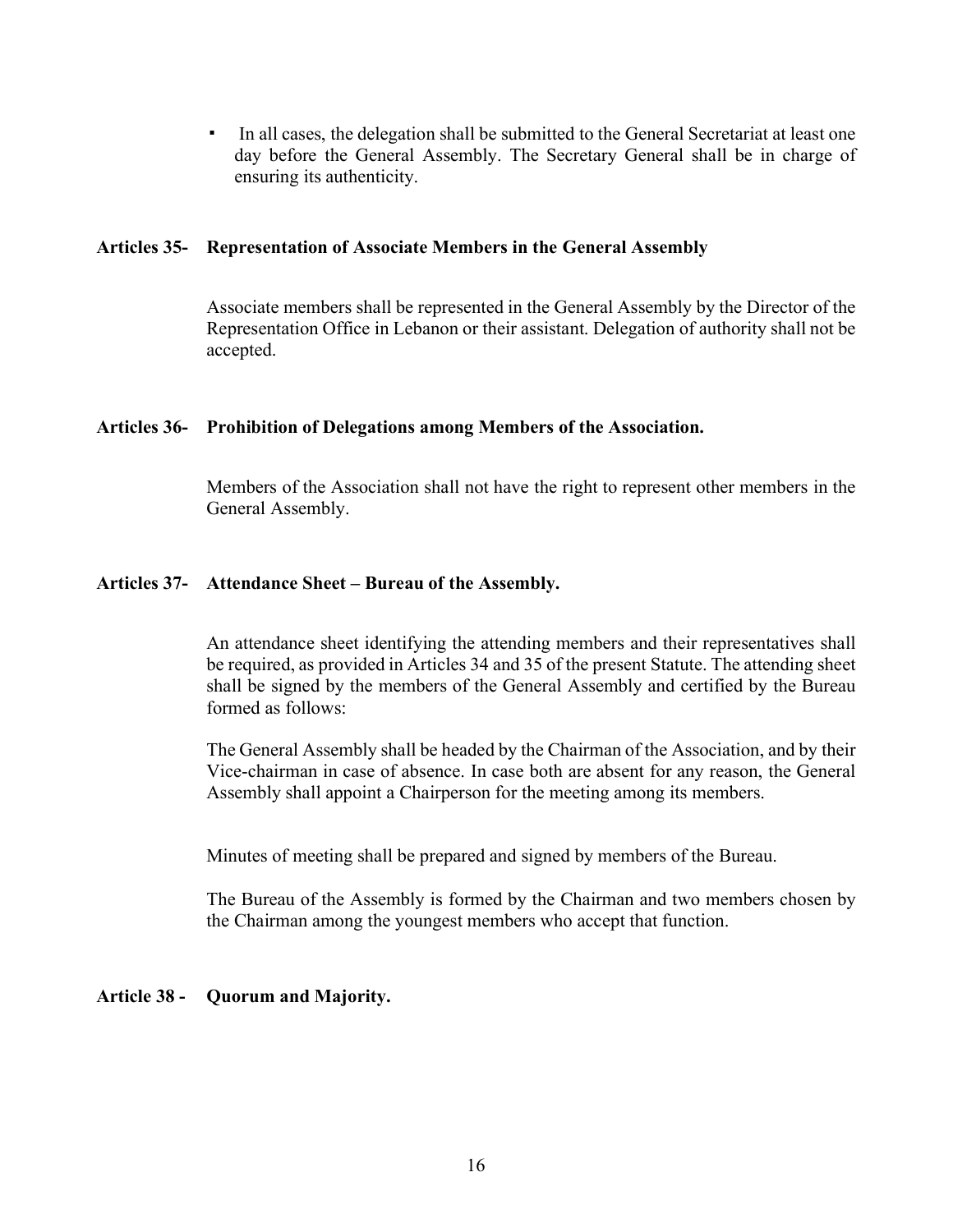Except for the quorum and the majority of the General Assemblies that call for the amendment of the present Statute, the proceedings of the General Assembly shall be valid if at least half of the active members of the Association are attending. If that quorum is not met, one or many General Assemblies shall be convened until it is met.

Decisions shall be taken by a two-thirds majority of attending active members, while retaining the special provisions of Articles 7, 11 and 40 of the present Statute.

#### **Article 39 - Secret Ballot.**

The secret ballot shall be mandatory for all personal matters, as the exclusion of a member of the Association, or the confirmation of the Secretary General's designation according to Article 28 of the present Statute.

The secret ballot shall be mandatory for the designation of the Board members as well, as provided in Article 11 of the present Statute.

The secret ballot shall be mandatory for any other matter if it was requested by ten active members attending the General Assembly.

#### **Article 40 - Amendment of the Statute - Quorum and Majority.**

The General Assembly has the right to amend the Statute on the following conditions:

- ! It shall be convened specially to this end.
- ! It shall be composed of at least three quarters of the active members of the Association.

The decision of amending the Statute shall be taken by the majority of three quarters of active members of the Association.

## **Article 41 - Scope of the Assembly's decisions – Communicating the Decisions to the Members of the Association.**

The decisions of the General Assembly taken under the provisions of the present Statute shall be immediately binding on all members of the Associations, including the absents and the violators.

The Secretary General shall communicate in writing all decisions of the General Assembly to all members of the Association during the week following the date on which these decisions were taken.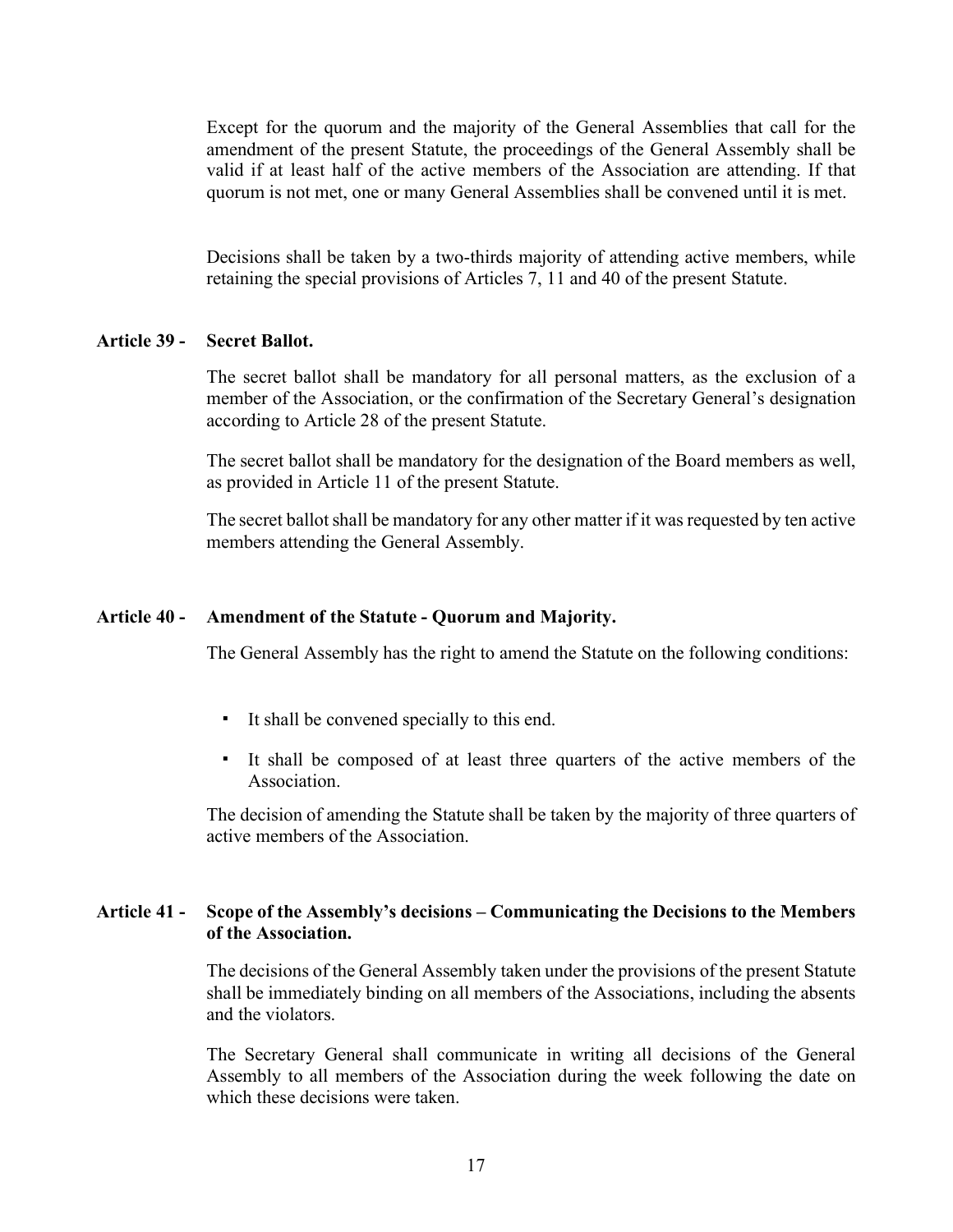## **Chapter VII**

## **BUDGET**

#### **Article 42 - Resources.**

The resources needed to achieve the objectives of the Association are provided by:

1. The fees due for each member, whether annually or when they join the Association. The amount of these fees is fixed by the annual General Assembly upon the proposal of the Board.

2. All additional amounts imposed by the General Assembly on the members according to a reasoned report by the Board, and serving as contributions that cover specific exceptional unbudgeted expenditures.

3. Voluntary contributions by members of the Association: the amounts the Association receives from its members shall be in no case restored by the members who paid them or distributed among members of the Association.

#### **Article 43 - Expenditures.**

The expenditures of the Association include:

- 1. Administrative overhead costs.
- 2. Costs expressly authorized by the Board or General Assembly.
- 3. Costs incurred by the Committees after the Board's approval.

## **Chapter VIII**

## **INTERNAL TERMS SPECIAL COMMITTEES**

**Article 44-** The Board shall establish internal terms, provided that they shall not violate the present Statute, that aim especially at organizing and defining the authority of the committees in charge of examining the issues determined by the internal terms.